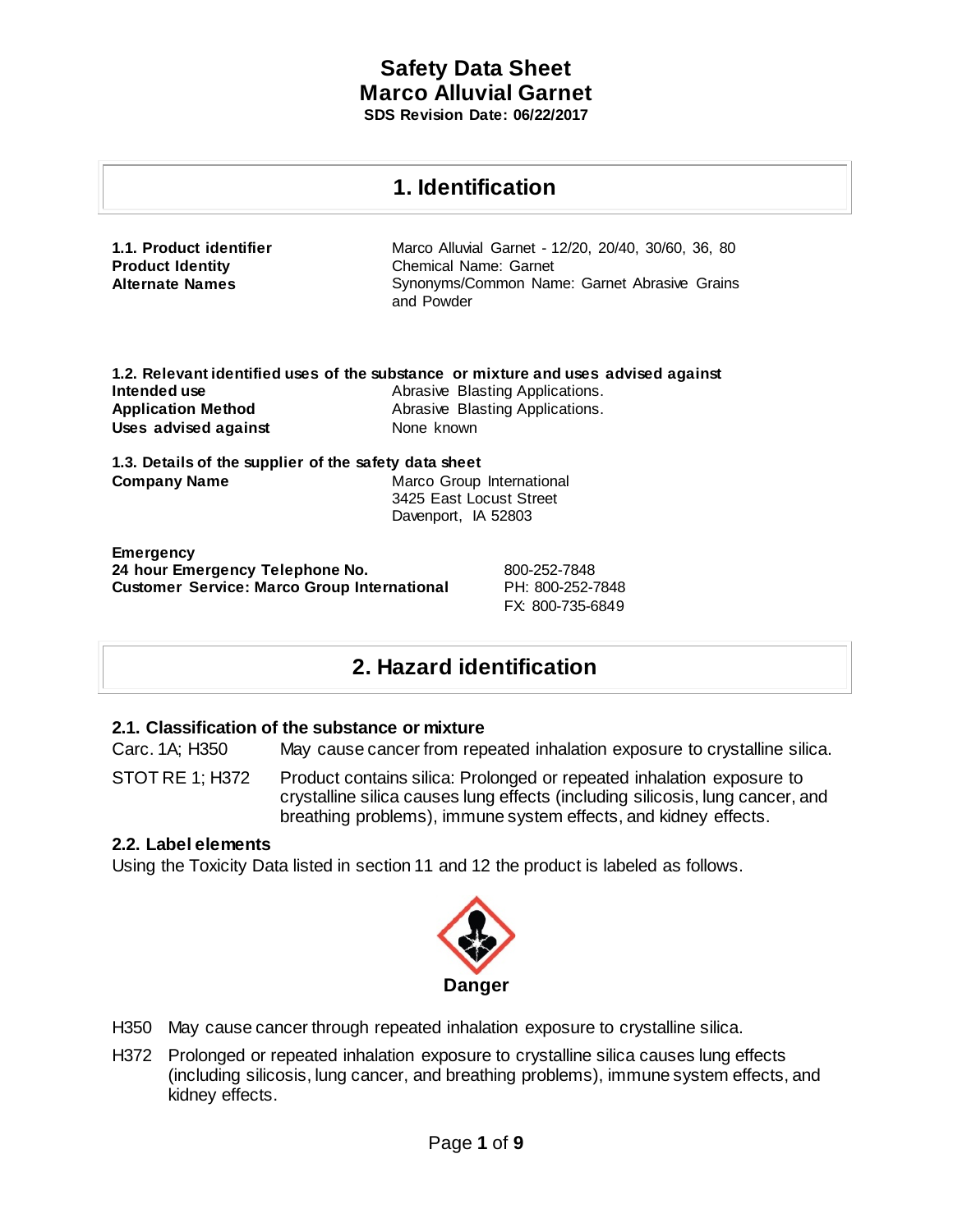**[Prevention]:** P201 Obtain special instructions before use. P202 Do not handle until all safety precautions have been read and understood. P260 Do not breathe dust/fume. P280 Use personal protective equipment as required. **[Response]:** P308+313 IF exposed or concerned: Get medical advice / attention. P314 Get Medical advice / attention if you feel unwell. **[Storage]:** P405 Store locked up. **[Disposal]:** P501 Dispose of contents / container in accordance with local / national regulations.

# **3. Composition/information on ingredients**

This product contains the following substances that present a hazard within the meaning of the relevant State and Federal Hazardous Substances regulations.

| Ingredient/Chemical Designations                      | Weight %   | <b>GHS Classification*</b>                                            | <b>Notes</b> |
|-------------------------------------------------------|------------|-----------------------------------------------------------------------|--------------|
| Almandine (Al2Fe3(SiO4)3)<br>CAS Number: 0001302-62-1 | $85 - 100$ | <b>Not Classified</b>                                                 | [1]          |
| Quartz<br>CAS Number: 0014808-60-7                    | ا>         | <b>Acute Tox. 4; H332</b><br><b>STOT RE 1; H372</b><br>Carc. 1A; H350 | [1][2][3]    |

In accordance with paragraph (i) of §1910.1200, the specific chemical identity and/or exact percentage (concentration) of composition has been withheld as a trade secret.

[1] Substance classified with a health or environmental hazard.

[2] Substance with a workplace exposure limit.

[3] Prolonged or repeated inhalation of crystalline silica (quartz) causes lung effects (including silicosis, lung cancer, and breathing problems), immune system effects, and kidney effects.

\*The full texts of the phrases are shown in Section 16.

## **4. First-aid measures**

### **4.1. Description of first aid measures**

- **General** In all cases of doubt, or when symptoms persist, seek medical attention. Never give anything by mouth to an unconscious person.
- **Inhalation Remove to fresh air, keep patient warm and at rest. If breathing is irregular or** stopped, give artificial respiration. If unconscious, roll the person onto his or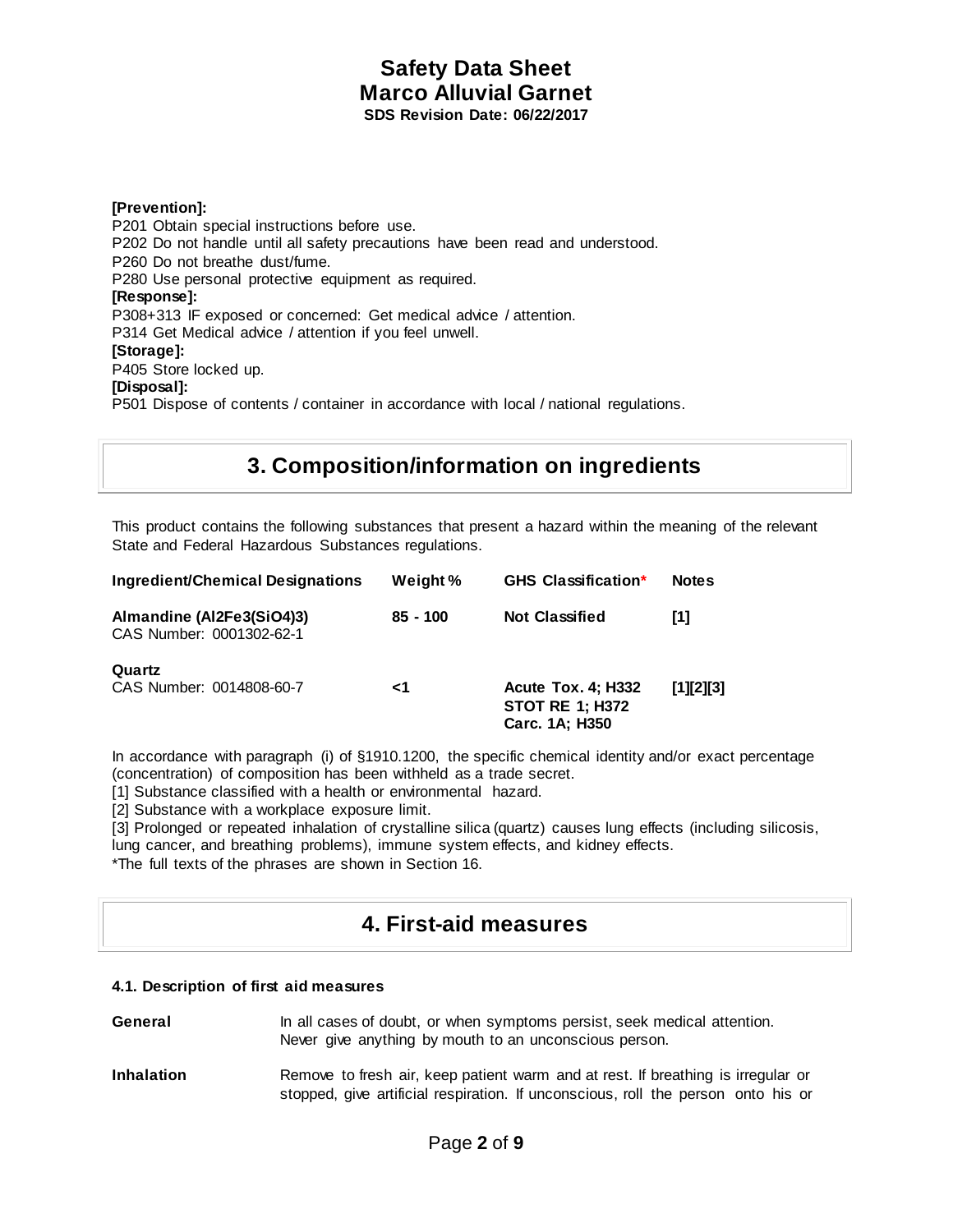her side (the recovery position) if there are no obvious signs of injury and obtain immediate medical attention. Give nothing by mouth.

- **Eyes** Irrigate copiously with clean water for at least 15 minutes, holding the eyelids apart and seek medical attention.
- **Skin Remove contaminated clothing. Wash skin thoroughly with soap and water or** use a recognized skin cleanser.
- **Ingestion If** swallowed and patient is symptomatic obtain immediate medical attention. Keep at rest. Do NOT induce vomiting.

### **4.2. Most important symptoms and effects, both acute and delayed**

| Inhalation:          | May cause irritation of nasal and respiratory tract.<br>Acute effects; Dust may cause irritation of the nose, throat and airways, resulting<br>in coughing and sneezing. Certain susceptible individuals may experience<br>wheezing (spasms of the bronchial airways) upon inhaling dust                                                                                                 |
|----------------------|------------------------------------------------------------------------------------------------------------------------------------------------------------------------------------------------------------------------------------------------------------------------------------------------------------------------------------------------------------------------------------------|
|                      | Delayed effects: None known<br>Chronic effects: Prolonged or repeated exposure to crystalline silica causes lung<br>effects (silicosis, lung cancer, and breathing problems), immune system effects,<br>and kidney effects. Some studies suggest that cigarette smoking increased the<br>risk of silicosis, bronchitis and lung cancer in persons also exposed to crystalline<br>silica. |
| <b>Skin Contact:</b> | May cause irritation                                                                                                                                                                                                                                                                                                                                                                     |
| Eye Contact:         | May cause irritation or abrasions                                                                                                                                                                                                                                                                                                                                                        |
| Ingestion:           | No known effect.                                                                                                                                                                                                                                                                                                                                                                         |

#### Medical Conditions

Aggravated by Exposure: Chronic respiratory disease may be aggravated by exposure to nuisance dust

Possible cancer hazard: Contains an ingredient which may cause cancer based on human data (See Section 3 for each ingredient). Risk of cancer depends on duration and level of exposure.

## **5. Fire-fighting measures**

#### **5.1. Extinguishing media**

Recommended extinguishing media; alcohol resistant foam, CO2, powder, water spray. Do not use: water jet.

#### **5.2. Special hazards arising from the substance or mixture**

Hazardous decomposition: No hazardous decomposition data available. Do not breathe dust / fume.

#### **5.3. Advice for fire-fighters**

No special procedures required. Use appropriate respiratory protection while extinguishing surrounding fire.

**ERG Guide No.** ----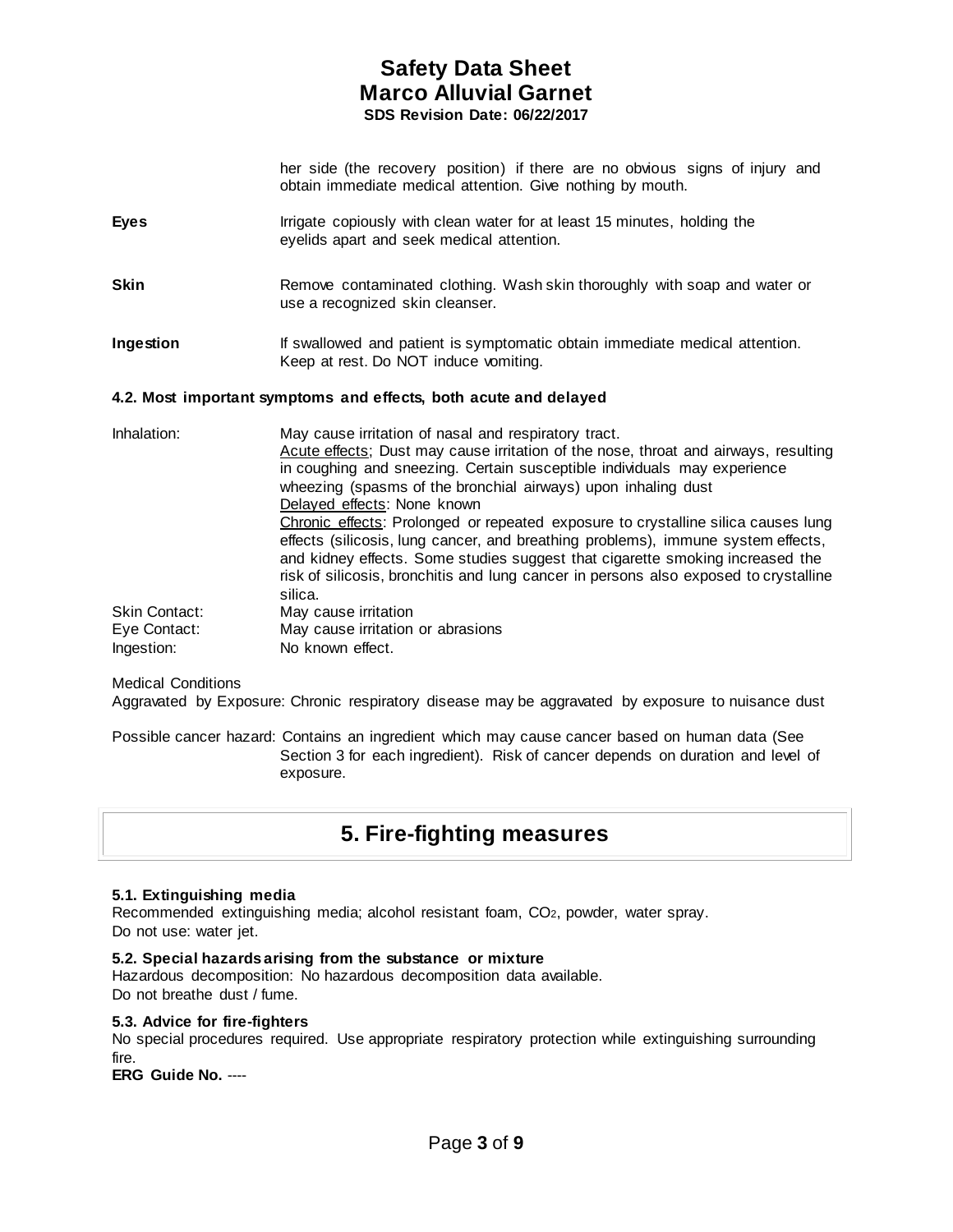## **6. Accidental release measures**

#### **6.1. Personal precautions, protective equipment and emergency procedures**

Put on appropriate personal protective equipment (see **section 8**).

#### **6.2. Environmental precautions**

Do not allow spills to enter drains or waterways.

Use good personal hygiene practices. Wash hands before eating, drinking, smoking or using toilet. Promptly remove soiled clothing and wash thoroughly before reuse.

### **6.3. Methods and material for containment and cleaning up**

Sweep or vacuum material for disposal or recovery. Material may be wetted with water to reduce dust and collected for reprocessing or disposal

# **7. Handling and storage**

#### **7.1. Precautions for safe handling**

Use good housekeeping practices to reduce dust; use approved hand, eye and respiratory protection when handling. See sections 2 and 8 for further details. - [Prevention and Exposure Controls]

#### **7.2. Conditions for safe storage, including any incompatibilities**

Handle containers carefully to prevent damage and spillage. Incompatible materials: Incompatible with strong oxidizing agents and strong acids. Avoid conditions of extreme humidity. Store locked-up (see section 2 for further details. - [Storage])

### **7.3. Specific end use(s)**

No data available.

# **8. Exposure controls and personal protection**

#### **8.1. Control parameters Exposure**

| LAPUJUIU<br>CAS No.<br>0001302-62-1 | Ingredient<br>Almandine (Al2Fe3(SiO4)3) | Source<br><b>OSHA</b><br>ACGIH<br><b>NIOSH</b> | Value<br>No Established Limit<br>No Established Limit<br>No Established Limit<br>Supplier No Established Limit                          |
|-------------------------------------|-----------------------------------------|------------------------------------------------|-----------------------------------------------------------------------------------------------------------------------------------------|
| 0014808-60-7                        | Quartz                                  | <b>OSHA</b><br>ACGIH<br><b>NIOSH</b>           | $0.05 \text{ mg/m}^3$ TWA (respirable)<br>TWA: 0.025 mg/m3 (respirable)<br>0.05 mg/m3 TWA (respirable)<br>Supplier No Established Limit |

The exposure limits for nuisance dust (particles not otherwise regulated):

| OSHA PEL:  | 15 mg/m3 TWA (total dust)         |
|------------|-----------------------------------|
|            | 5 mg/m3 TWA (respirable fraction) |
| ACGIH TLV: | 10 mg/m3 TWA (inhalable fraction) |
|            | 3 mg/m3 TWA (respirable fraction) |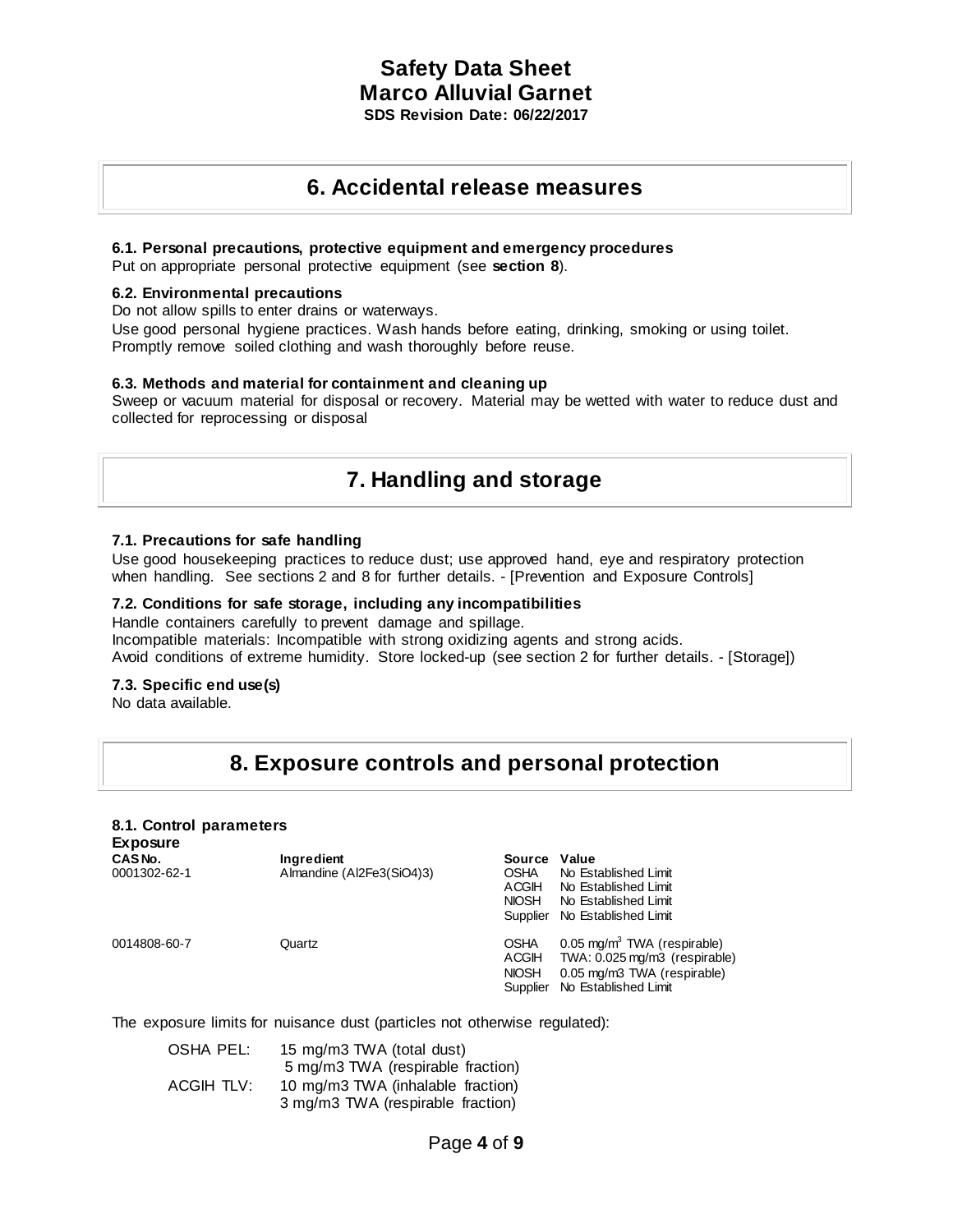| 8.2. Exposure controls<br>Respiratory              | If the respirable particulate exposure limit is exceeded, wear NIOSH-approved<br>respiratory protection. According to OSHA, only a Type CE NIOSH-certified<br>blasting airline respirator with positive pressure blasting helmet should be used<br>for abrasive blasting (https://www.osha.gov/Publications/OSHA3697.pdf).                                         |
|----------------------------------------------------|--------------------------------------------------------------------------------------------------------------------------------------------------------------------------------------------------------------------------------------------------------------------------------------------------------------------------------------------------------------------|
| <b>Eyes</b>                                        | When mechanically working this product, safety glasses with side shields or<br>coverall goggles are recommended for airborne dust exposures in excess of the<br>applicable limits.                                                                                                                                                                                 |
| <b>Skin</b>                                        | Wear protective gloves and clothing to prevent skin contact.                                                                                                                                                                                                                                                                                                       |
|                                                    | <b>Engineering Controls</b> Provide adequate ventilation. Where reasonably practicable this should be<br>achieved by the use of local exhaust ventilation and good general extraction. If<br>these are not sufficient to maintain concentrations of particulates and any vapor<br>below occupational exposure limits suitable respiratory protection must be worn. |
|                                                    | <b>Other Work Practices</b> Use good personal hygiene practices. Wash hands before eating, drinking,<br>smoking or using toilet. Promptly remove soiled clothing and wash thoroughly<br>before reuse.                                                                                                                                                              |
| See section 2 for further details. - [Prevention]: |                                                                                                                                                                                                                                                                                                                                                                    |

# **9. Physical and chemical properties**

**Appearance Red, Pink, White or Grey Solid Odor**<br> **Red, Pink, White or Grey Solid Odor Odor Odorless Odor threshold**<br> **PH**<br>
Not Applicable<br>
Not Applicable **Melting point / freezing point Initial boiling point and boiling range Mot Applicable Flash Point**<br> **Evaporation rate (Ether = 1)** Not Applicable<br>
Not Applicable **Evaporation rate (Ether = 1) Flammability (solid, gas)** Not Applicable **Upper/lower flammability or explosive limits Lower Explosive Limit:** Not Applicable

**Vapor pressure (Pa) Vapor Density**<br> **Specific Gravity**<br> **Specific Gravity**<br> **Not** Applicable 3.9-4.1 (Water-**Solubility in Water**  Not Soluble Not Soluble **Partition coefficient n-octanol/water (Log Kow)** Not Measured<br>**Auto-ignition temperature Not Measured Auto-ignition temperature Decomposition temperature Not Measured Viscosity (cSt) Not Applicable Not Applicable Solubility in other solvents Not soluble in oil and acetone** 

Not Applicable<br>1250°C to 1315°C **Upper Explosive Limit:** Not Applicable **Specific Gravity** 3.9-4.1 (Water=1)

**9.2. Other information** No other relevant information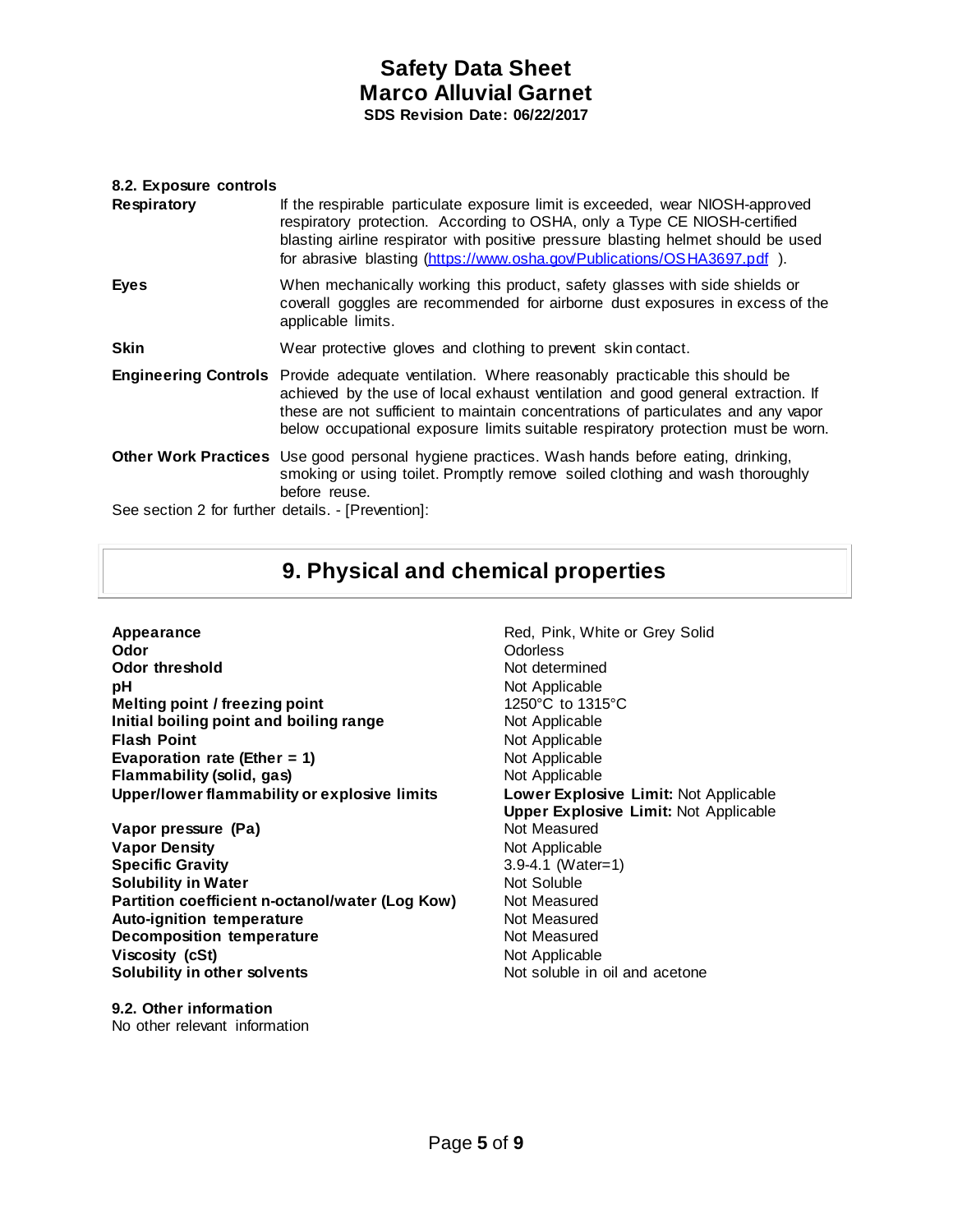## **10. Stability and reactivity**

## **10.1. Reactivity**

**Carcinogenicity** 

Hazardous Polymerization will not occur. **10.2. Chemical stability** Stable under normal circumstances. **10.3. Possibility of hazardous reactions** No data available. **10.4. Conditions to avoid** No data available. **10.5. Incompatible materials** Incompatible with strong oxidizing agents and strong acids. **10.6. Hazardous decomposition products** No hazardous decomposition data available.

# **11. Toxicological information**

| <b>Acute toxicity</b><br>Ingredient | Oral LD50.<br>mg/kg | Skin LD50,<br>mg/kg | <b>Inhalation</b><br>Vapor LC50,<br>mq/L/4hr | <b>Inhalation</b><br>Dust LC50<br>mq/L/4hr | <b>Inhalation</b><br>Gas LC50<br>ppm |
|-------------------------------------|---------------------|---------------------|----------------------------------------------|--------------------------------------------|--------------------------------------|
| Almandine $(AI_2Fe_3(SiO_4)_3)$     | No data             | Not                 | <b>Not</b>                                   | No data                                    | <b>Not</b>                           |
| $(1302 - 62 - 1)$                   | available           | applicable          | applicable                                   | available                                  | applicable                           |
| Quartz                              | No data             | <b>Not</b>          | <b>Not</b>                                   | No data                                    | <b>Not</b>                           |
| $(14808 - 60 - 7)$                  | available           | applicable          | applicable                                   | available                                  | applicable                           |

| Carcinogenicity                                                               |               |                                  |
|-------------------------------------------------------------------------------|---------------|----------------------------------|
| <b>Ingredient</b>                                                             | <b>Source</b> | <b>Evaluation</b>                |
| Almandine (Al <sub>2</sub> Fe <sub>3</sub> (SiO <sub>4</sub> ) <sub>3</sub> ) | <b>OSHA</b>   | Not evaluated or listed          |
| $(1302 - 62 - 1)$                                                             | NTP           | Not evaluated or listed          |
|                                                                               | <b>IARC</b>   | Not evaluated or listed          |
| Quartz (14808-60-7)                                                           | <b>OSHA</b>   | Human carcinogen                 |
|                                                                               | NTP           | Known to be a human carcinogen   |
|                                                                               | <b>IARC</b>   | Carcinogenic to humans (Group 1) |
|                                                                               | <b>ACGIH</b>  | Suspected human carcinogen (A2)  |

| <b>Classification</b>         | Category | <b>Hazard Description</b>           |
|-------------------------------|----------|-------------------------------------|
| Acute toxicity (oral)         |          | Not Applicable                      |
| Acute toxicity (dermal)       |          | Not Applicable                      |
| Acute toxicity (inhalation)   |          | Not Applicable                      |
| Skin corrosion/irritation     |          | Not Applicable                      |
| Serious eye damage/irritation |          | Not Applicable                      |
| Respiratory sensitization     | $---$    | Not Applicable                      |
| Skin sensitization            | ---      | Not Applicable                      |
| Germ cell mutagenicity        | ---      | Not Applicable                      |
| Carcinogenicity               | 1a       | Contains silica, a human carcinogen |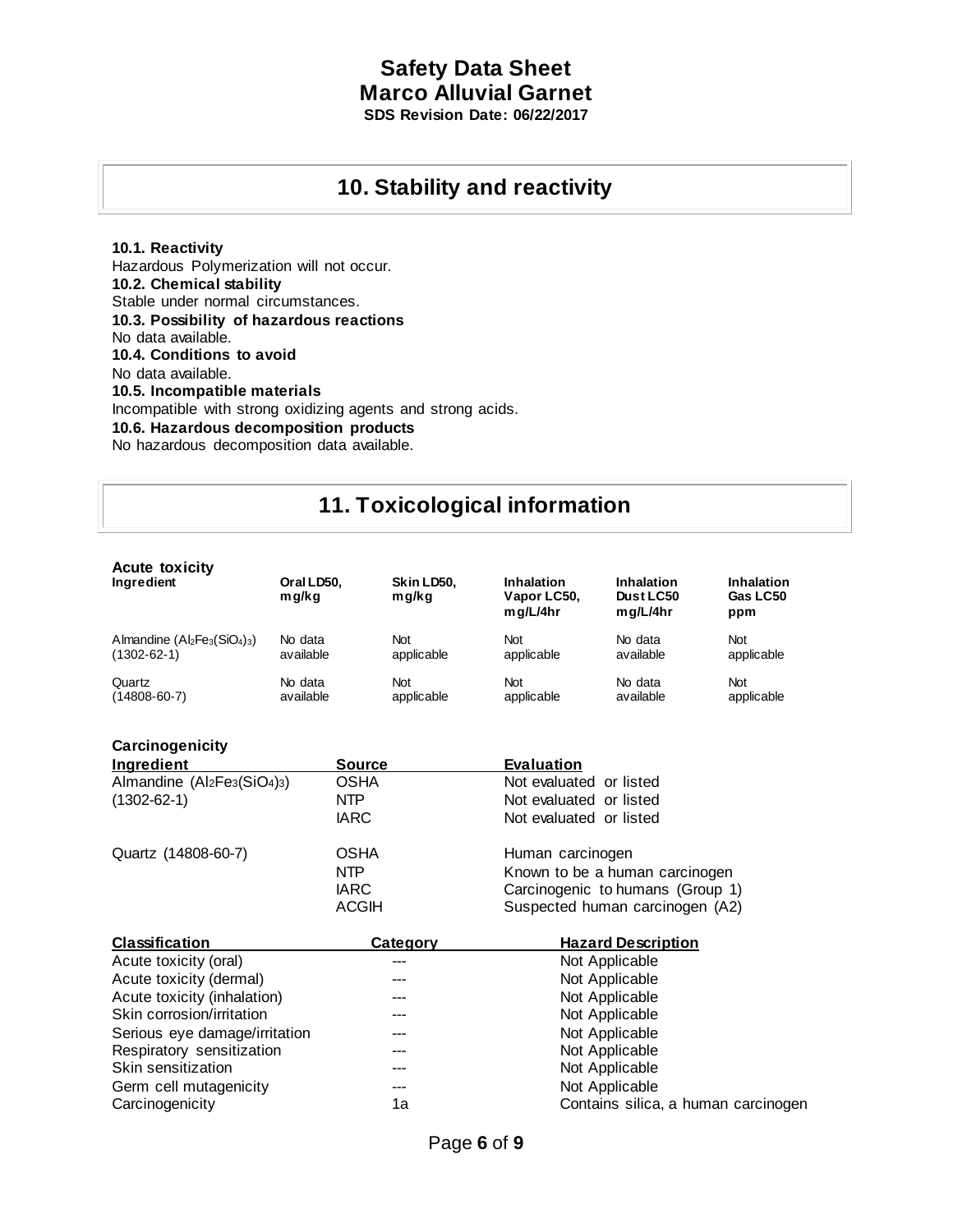| Reproductive toxicity  | Not Applicable                                                                                                                           |
|------------------------|------------------------------------------------------------------------------------------------------------------------------------------|
| STOT-single exposure   | Not Applicable                                                                                                                           |
| STOT-repeated exposure | Contains silica: Causes damage to<br>lungs, respiratory tract, immune system<br>and kidneys through prolonged or<br>repeated inhalation. |
| Aspiration hazard      | Not Applicable                                                                                                                           |

# **12. Ecological information**

## **12.1. Toxicity**

No additional information provided for this product. See Section 3 for chemical specific data.

## **Aquatic Ecotoxicity**

| Ingredient                              | 96 hr LC50 fish,<br>m a/l | 48 hr EC50 crustacea,<br>m g/l | ErC50 algae,<br>mq/l |
|-----------------------------------------|---------------------------|--------------------------------|----------------------|
| Almandine (Al2Fe3(SiO4)3) - (1302-62-1) | Not Available             | Not Available                  | Not Available        |
| Quartz - (14808-60-7)                   | Not Available             | Not Available                  | Not Available        |

## **12.2. Persistence and degradability**

There is no data available on the preparation itself.

## **12.3. Bioaccumulative potential**

Not Measured

### **12.4. Mobility in soil**

No data available.

### **12.5. Results of PBT and vPvB assessment**

This product contains no PBT/vPvB chemicals.

### **12.6. Other adverse effects**

No data available.

# **13. Disposal considerations**

## **13.1. Waste treatment methods**

Follow local, state and federal guidelines for disposal of inert solid waste. MATERIAL CONTAMINATED IN USE MAY REQUIRE SPECIAL HANDLING.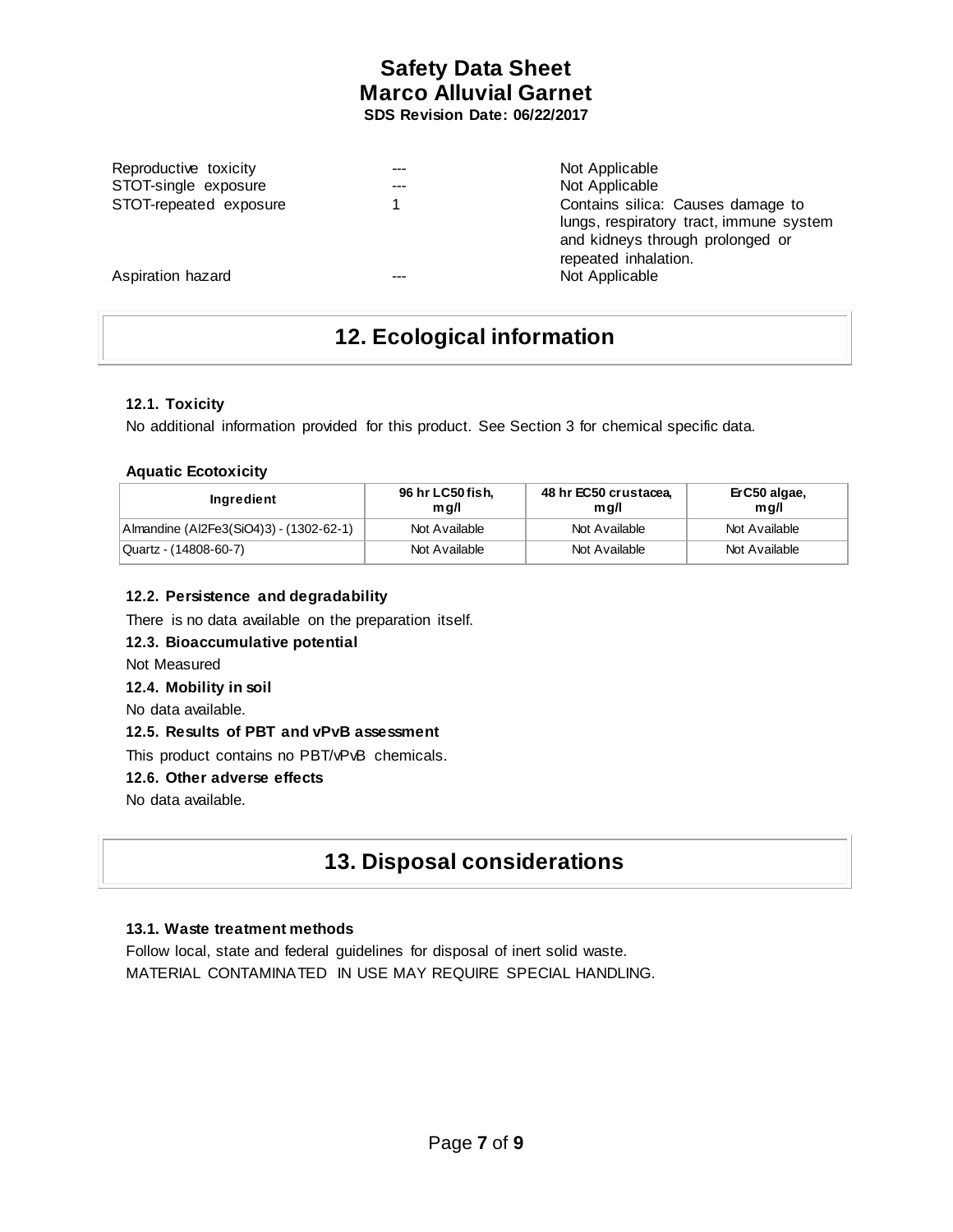# **Safety Data Sheet Marco Alluvial Garnet**

**SDS Revision Date: 06/22/2017**

# **14. Transport information**

|                                    | <b>DOT (Domestic Surface</b><br>Transportation) | IMO / IMDG (Ocean<br>Transportation) | <b>ICAO/IATA</b>                    |
|------------------------------------|-------------------------------------------------|--------------------------------------|-------------------------------------|
| 14.1 UN number                     | Not Applicable                                  | Not Regulated                        | Not Regulated                       |
| 14.2 UN proper shipping<br>name    | Not Regulated                                   | Not Regulated                        | Not Regulated                       |
| 14.3 Transport hazard<br>class(es) | <b>DOT Hazard Class:</b>                        | <b>IMDG:</b> Not Applicable          | <b>Air Class: Not</b><br>Applicable |
| 14.4 Packing group                 | Not Applicable                                  | Not Applicable                       | Not Applicable                      |

**14.5 Environmental hazards** 

**IMDG:** Marine Pollutant: No

### **14.6 Special Precautions for user**

No further information

# **15. Regulatory information**

**Regulatory Overview** The regulatory data in Section 15 is not intended to be all-inclusive, only selected regulations are represented.

**Toxic Substance** All components of this material are either listed or exempt from listing on the **Control Act (TSCA)** TSCA Inventory.

**WHMIS Classification** D2A **US EPA Tier II Hazards Fire:** No

**Sudden Release of Pressure:** No **Reactive:** No **Immediate (Acute):** No **Delayed (Chronic):** Yes

## **EPCRA 311/312 Chemicals and RQs:**

To the best of our knowledge, there are no chemicals at levels which require reporting under this statute.

## **EPCRA 302 Extremely Hazardous:**

To the best of our knowledge, there are no chemicals at levels which require reporting under this statute.

## **EPCRA 313 Toxic Chemicals:**

To the best of our knowledge, there are no chemicals at levels which require reporting under this statute.

**Proposition 65 - Carcinogens (>0.0%):** Quartz

### **Proposition 65 - Developmental Toxins(>0.0%):**

To the best of our knowledge, there are no chemicals at levels which require reporting under this statute.

## **Proposition 65 - Female Repro Toxins(>0.0%):**

To the best of our knowledge, there are no chemicals at levels which require reporting under this statute.